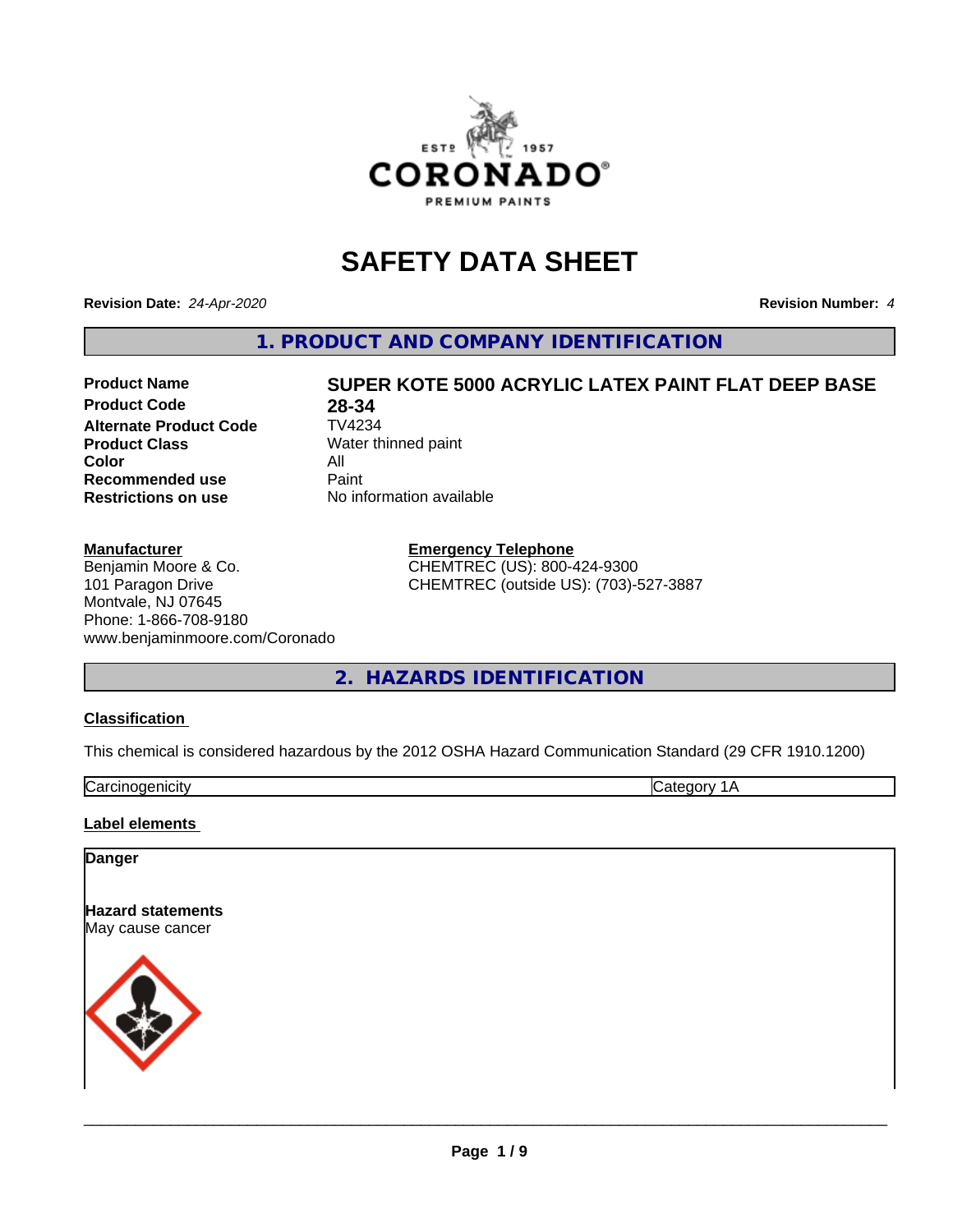**Precautionary Statements - Prevention**

Obtain special instructions before use Do not handle until all safety precautions have been read and understood Use personal protective equipment as required

#### **Precautionary Statements - Response**

IF exposed or concerned: Get medical advice/attention

#### **Precautionary Statements - Storage**

Store locked up

**Precautionary Statements - Disposal**

Dispose of contents/container to an approved waste disposal plant

#### **Hazards not otherwise classified (HNOC)**

Not applicable

#### **Other information**

No information available

## **3. COMPOSITION INFORMATION ON COMPONENTS**

\_\_\_\_\_\_\_\_\_\_\_\_\_\_\_\_\_\_\_\_\_\_\_\_\_\_\_\_\_\_\_\_\_\_\_\_\_\_\_\_\_\_\_\_\_\_\_\_\_\_\_\_\_\_\_\_\_\_\_\_\_\_\_\_\_\_\_\_\_\_\_\_\_\_\_\_\_\_\_\_\_\_\_\_\_\_\_\_\_\_\_\_\_

| Chemical name       | <b>CAS No.</b> | Weight-%    |
|---------------------|----------------|-------------|
| Limestone           | 1317-65-3      | $25 - 30$   |
| Kaolin, calcined    | 92704-41-1     | $5 - 10$    |
| Titanium dioxide    | 13463-67-7     | - 5         |
| Propylene glycol    | $57 - 55 - 6$  | - 5         |
| Silica, crystalline | 14808-60-7     | $0.1 - 0.5$ |

|                                                  | 4. FIRST AID MEASURES                                                                                    |
|--------------------------------------------------|----------------------------------------------------------------------------------------------------------|
| <b>General Advice</b>                            | No hazards which require special first aid measures.                                                     |
| <b>Eye Contact</b>                               | Rinse thoroughly with plenty of water for at least 15 minutes and consult a<br>physician.                |
| <b>Skin Contact</b>                              | Wash off immediately with soap and plenty of water while removing all<br>contaminated clothes and shoes. |
| <b>Inhalation</b>                                | Move to fresh air. If symptoms persist, call a physician.                                                |
| Ingestion                                        | Clean mouth with water and afterwards drink plenty of water. Consult a physician<br>if necessary.        |
| <b>Most Important</b><br><b>Symptoms/Effects</b> | None known.                                                                                              |
| <b>Notes To Physician</b>                        | Treat symptomatically.                                                                                   |
|                                                  |                                                                                                          |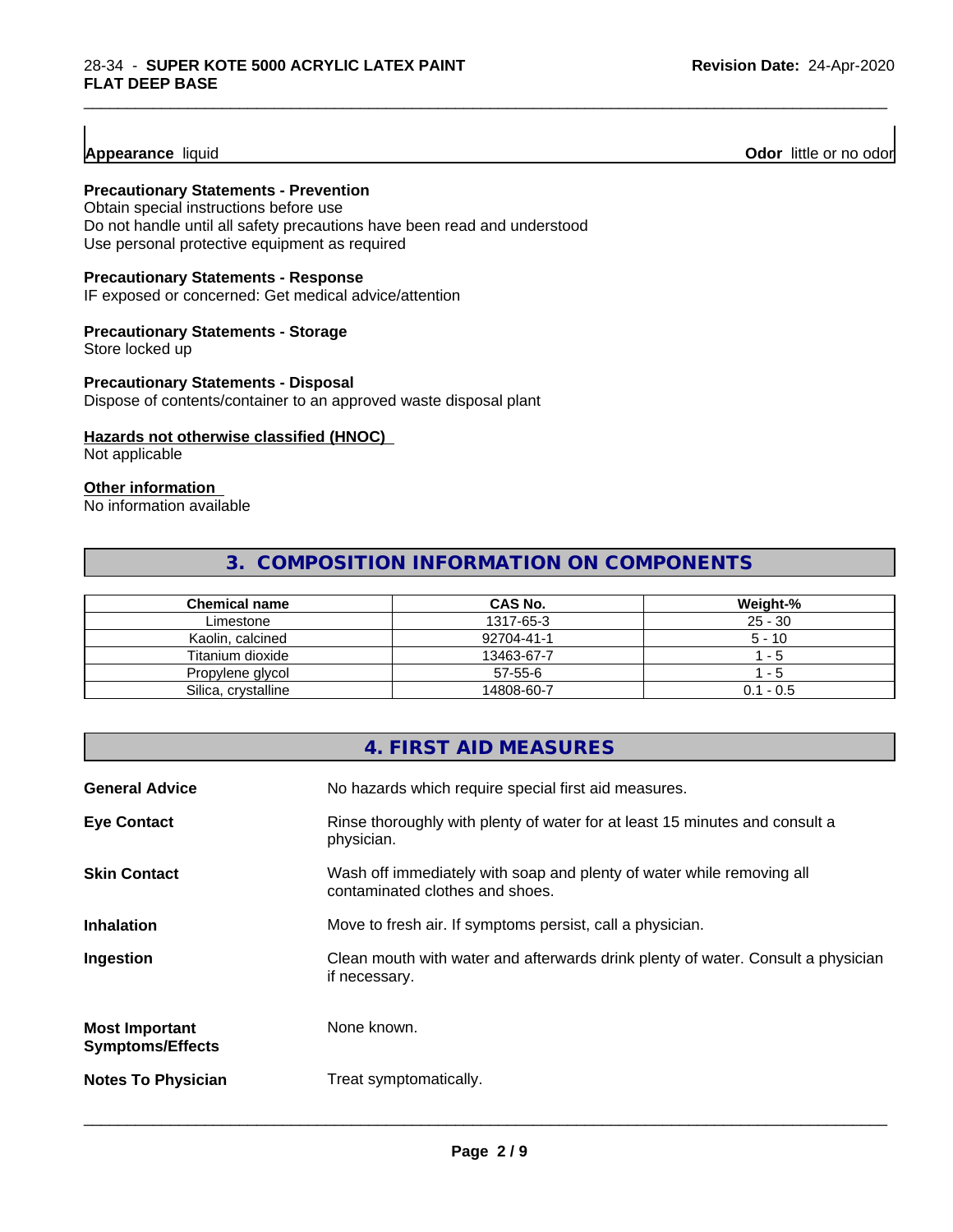## **5. FIRE-FIGHTING MEASURES**

\_\_\_\_\_\_\_\_\_\_\_\_\_\_\_\_\_\_\_\_\_\_\_\_\_\_\_\_\_\_\_\_\_\_\_\_\_\_\_\_\_\_\_\_\_\_\_\_\_\_\_\_\_\_\_\_\_\_\_\_\_\_\_\_\_\_\_\_\_\_\_\_\_\_\_\_\_\_\_\_\_\_\_\_\_\_\_\_\_\_\_\_\_

| <b>Suitable Extinguishing Media</b>                                              | Use extinguishing measures that are appropriate to local<br>circumstances and the surrounding environment.                                   |
|----------------------------------------------------------------------------------|----------------------------------------------------------------------------------------------------------------------------------------------|
| Protective equipment and precautions for firefighters                            | As in any fire, wear self-contained breathing apparatus<br>pressure-demand, MSHA/NIOSH (approved or equivalent)<br>and full protective gear. |
| <b>Specific Hazards Arising From The Chemical</b>                                | Closed containers may rupture if exposed to fire or<br>extreme heat.                                                                         |
| <b>Sensitivity to mechanical impact</b>                                          | No.                                                                                                                                          |
| Sensitivity to static discharge                                                  | No                                                                                                                                           |
| <b>Flash Point Data</b><br>Flash point (°F)<br>Flash Point (°C)<br><b>Method</b> | Not applicable<br>Not applicable<br>Not applicable                                                                                           |
| <b>Flammability Limits In Air</b>                                                |                                                                                                                                              |
| Lower flammability limit:<br><b>Upper flammability limit:</b>                    | Not applicable<br>Not applicable                                                                                                             |
| Flammability: 0<br>Health: 1<br>NFPA                                             | <b>Instability: 0</b><br><b>Special: Not Applicable</b>                                                                                      |
| <b>NFPA Legend</b><br>0 - Not Hazardous<br>1 - Slightly                          |                                                                                                                                              |

- 
- 2 Moderate
- 3 High
- 4 Severe

*The ratings assigned are only suggested ratings, the contractor/employer has ultimate responsibilities for NFPA ratings where this system is used.*

*Additional information regarding the NFPA rating system is available from the National Fire Protection Agency (NFPA) at www.nfpa.org.*

#### **6. ACCIDENTAL RELEASE MEASURES**

| <b>Personal Precautions</b>      | Avoid contact with skin, eyes and clothing. Ensure adequate ventilation.                             |
|----------------------------------|------------------------------------------------------------------------------------------------------|
| <b>Other Information</b>         | Prevent further leakage or spillage if safe to do so.                                                |
| <b>Environmental precautions</b> | See Section 12 for additional Ecological Information.                                                |
| <b>Methods for Cleaning Up</b>   | Soak up with inert absorbent material. Sweep up and shovel into suitable<br>containers for disposal. |

#### **7. HANDLING AND STORAGE**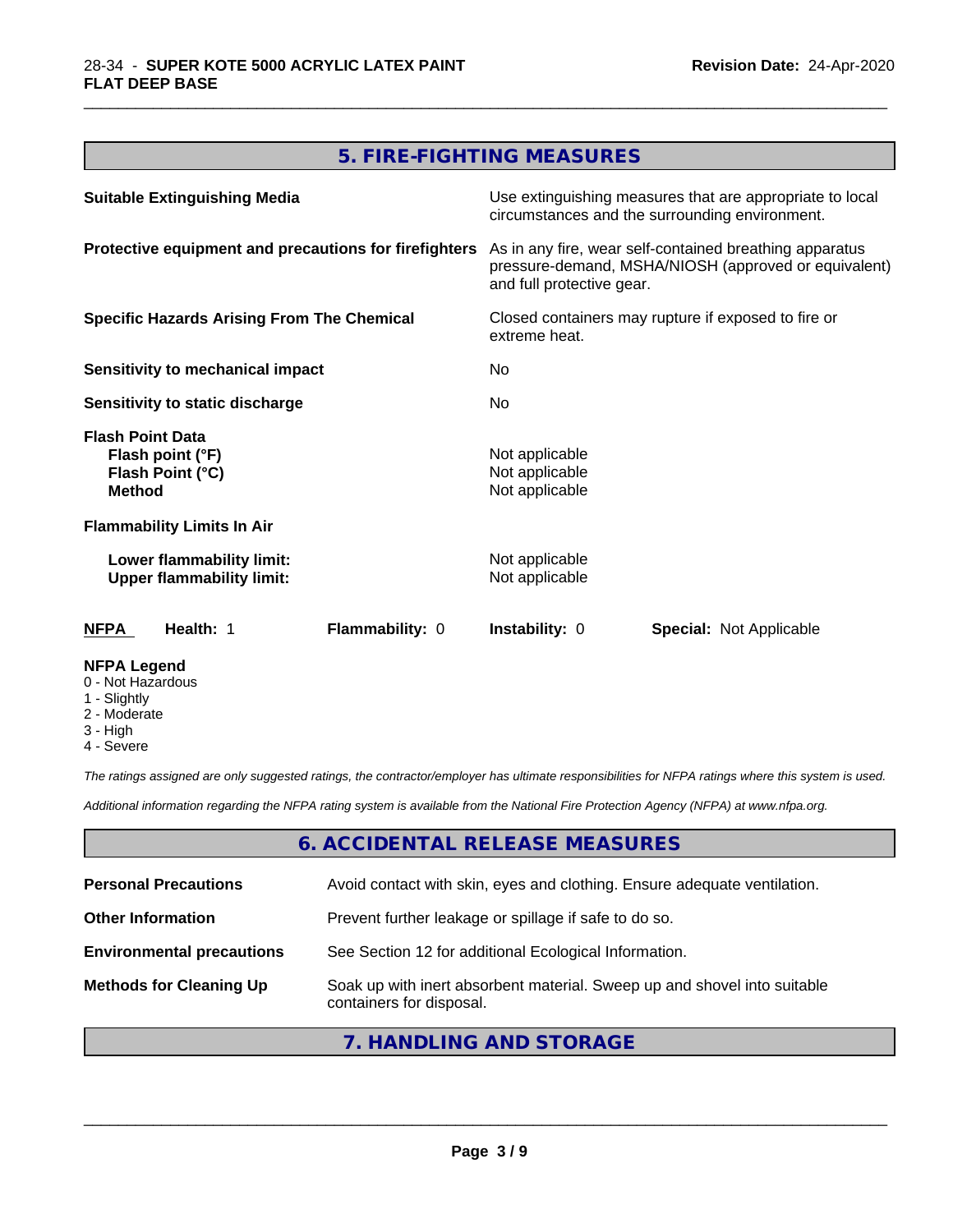| <b>Storage</b>                | equipment.<br>Keep container tightly closed. Keep out of the reach of children. |
|-------------------------------|---------------------------------------------------------------------------------|
| <b>Incompatible Materials</b> | No information available                                                        |

\_\_\_\_\_\_\_\_\_\_\_\_\_\_\_\_\_\_\_\_\_\_\_\_\_\_\_\_\_\_\_\_\_\_\_\_\_\_\_\_\_\_\_\_\_\_\_\_\_\_\_\_\_\_\_\_\_\_\_\_\_\_\_\_\_\_\_\_\_\_\_\_\_\_\_\_\_\_\_\_\_\_\_\_\_\_\_\_\_\_\_\_\_

## **8. EXPOSURE CONTROLS/PERSONAL PROTECTION**

#### **Exposure Limits**

| <b>ACGIH TLV</b>                                                | <b>OSHA PEL</b>                                                                                  |
|-----------------------------------------------------------------|--------------------------------------------------------------------------------------------------|
| N/E                                                             | 15 mg/m <sup>3</sup> - TWA                                                                       |
|                                                                 | $5 \text{ ma/m}^3$ - TWA                                                                         |
| TWA: $10 \text{ ma/m}^3$                                        | $15 \text{ ma/m}^3$ - TWA                                                                        |
| TWA: $0.025$ mg/m <sup>3</sup> respirable<br>particulate matter | 50 $\mu$ g/m <sup>3</sup> - TWA Respirable crystalline<br>silica 50 $\mu$ g/m <sup>3</sup> - TWA |
|                                                                 |                                                                                                  |

#### **Legend**

ACGIH - American Conference of Governmental Industrial Hygienists Exposure Limits OSHA - Occupational Safety & Health Administration Exposure Limits N/E - Not Established

| <b>Engineering Measures</b>                                                                                                   | Ensure adequate ventilation, especially in confined areas.                                                                                                  |
|-------------------------------------------------------------------------------------------------------------------------------|-------------------------------------------------------------------------------------------------------------------------------------------------------------|
| <b>Personal Protective Equipment</b><br><b>Eye/Face Protection</b><br><b>Skin Protection</b><br><b>Respiratory Protection</b> | Safety glasses with side-shields.<br>Protective gloves and impervious clothing.<br>In case of insufficient ventilation wear suitable respiratory equipment. |
| <b>Hygiene Measures</b>                                                                                                       | Avoid contact with skin, eyes and clothing. Remove and wash contaminated                                                                                    |

clothing before re-use. Wash thoroughly after handling.

## **9. PHYSICAL AND CHEMICAL PROPERTIES**

| Appearance<br>Odor<br><b>Odor Threshold</b><br>Density (Ibs/gal)<br><b>Specific Gravity</b><br>рH<br><b>Viscosity (cps)</b> | liquid<br>little or no odor<br>No information available<br>$10.9 - 11.3$<br>$1.30 - 1.35$<br>No information available<br>No information available<br>No information available |
|-----------------------------------------------------------------------------------------------------------------------------|-------------------------------------------------------------------------------------------------------------------------------------------------------------------------------|
| Solubility(ies)<br><b>Water solubility</b>                                                                                  | No information available                                                                                                                                                      |
| <b>Evaporation Rate</b>                                                                                                     | No information available                                                                                                                                                      |
| Vapor pressure                                                                                                              | No information available                                                                                                                                                      |
| Vapor density                                                                                                               | No information available                                                                                                                                                      |
| Wt. % Solids                                                                                                                | 45 - 55                                                                                                                                                                       |
| Vol. % Solids                                                                                                               | $25 - 35$                                                                                                                                                                     |
| Wt. % Volatiles                                                                                                             | $45 - 55$                                                                                                                                                                     |
| Vol. % Volatiles                                                                                                            | $65 - 75$                                                                                                                                                                     |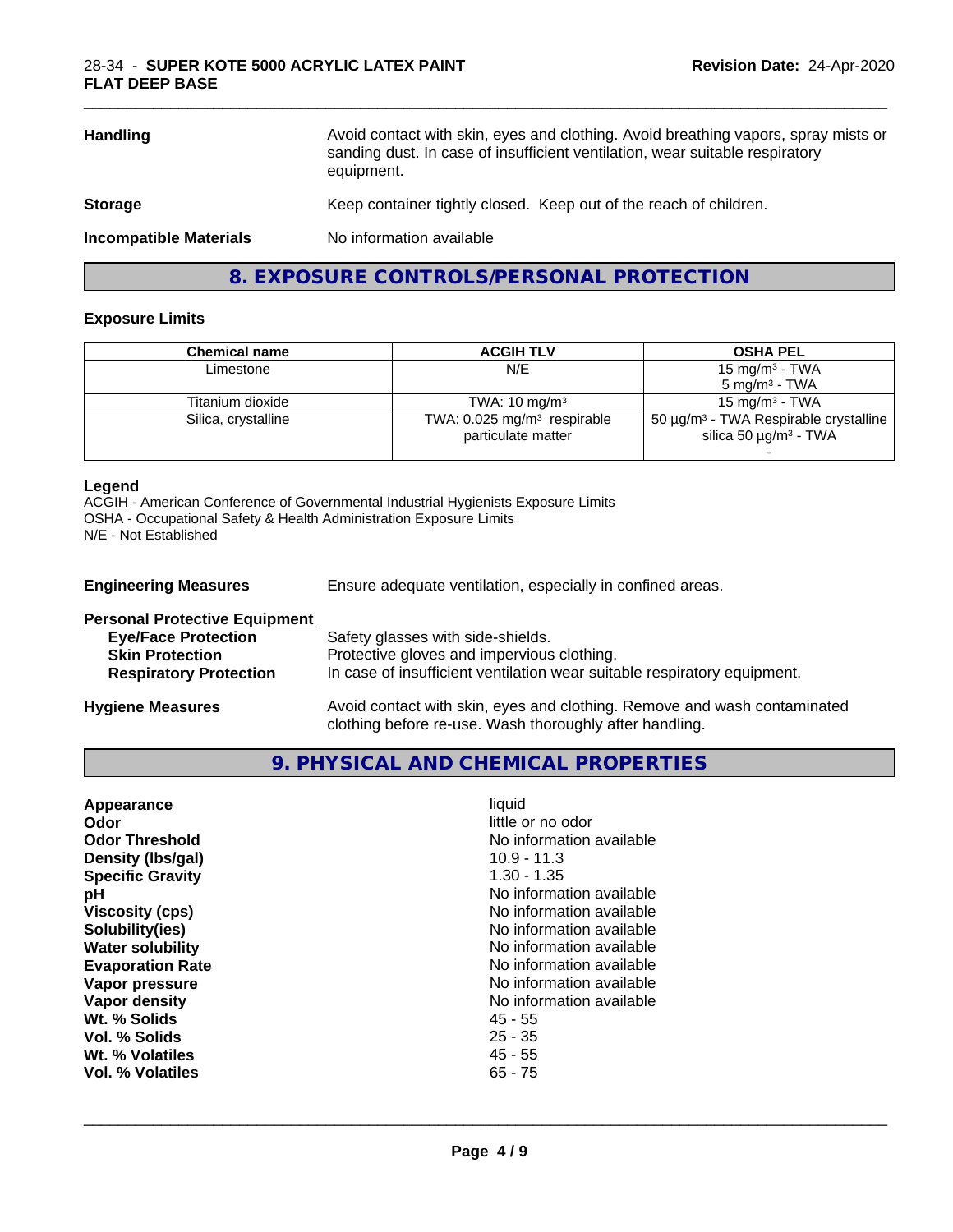#### 28-34 - **SUPER KOTE 5000 ACRYLIC LATEX PAINT FLAT DEEP BASE**

| <b>VOC Regulatory Limit (g/L)</b>    | < 50                     |
|--------------------------------------|--------------------------|
| <b>Boiling Point (°F)</b>            | 212                      |
| <b>Boiling Point (°C)</b>            | 100                      |
| Freezing point (°F)                  | 32                       |
| <b>Freezing Point (°C)</b>           | 0                        |
| Flash point (°F)                     | Not applicable           |
| Flash Point (°C)                     | Not applicable           |
| <b>Method</b>                        | Not applicable           |
| Flammability (solid, gas)            | Not applicable           |
| <b>Upper flammability limit:</b>     | Not applicable           |
| Lower flammability limit:            | Not applicable           |
| <b>Autoignition Temperature (°F)</b> | No information available |
| <b>Autoignition Temperature (°C)</b> | No information available |
| Decomposition Temperature (°F)       | No information available |
| Decomposition Temperature (°C)       | No information available |
| <b>Partition coefficient</b>         | No information available |
|                                      |                          |

## **10. STABILITY AND REACTIVITY**

\_\_\_\_\_\_\_\_\_\_\_\_\_\_\_\_\_\_\_\_\_\_\_\_\_\_\_\_\_\_\_\_\_\_\_\_\_\_\_\_\_\_\_\_\_\_\_\_\_\_\_\_\_\_\_\_\_\_\_\_\_\_\_\_\_\_\_\_\_\_\_\_\_\_\_\_\_\_\_\_\_\_\_\_\_\_\_\_\_\_\_\_\_

| <b>Reactivity</b>                         | Not Applicable                           |
|-------------------------------------------|------------------------------------------|
| <b>Chemical Stability</b>                 | Stable under normal conditions.          |
| <b>Conditions to avoid</b>                | Prevent from freezing.                   |
| <b>Incompatible Materials</b>             | No materials to be especially mentioned. |
| <b>Hazardous Decomposition Products</b>   | None under normal use.                   |
| <b>Possibility of hazardous reactions</b> | None under normal conditions of use.     |

## **11. TOXICOLOGICAL INFORMATION**

|                                                                                            | TT. TUAICULUGICAL INFURMATION                                                                                                                   |  |
|--------------------------------------------------------------------------------------------|-------------------------------------------------------------------------------------------------------------------------------------------------|--|
| <b>Product Information</b>                                                                 |                                                                                                                                                 |  |
| Information on likely routes of exposure                                                   |                                                                                                                                                 |  |
|                                                                                            | <b>Principal Routes of Exposure</b> Eye contact, skin contact and inhalation.                                                                   |  |
| <b>Acute Toxicity</b>                                                                      |                                                                                                                                                 |  |
| <b>Product Information</b>                                                                 | No information available                                                                                                                        |  |
| Symptoms related to the physical, chemical and toxicological characteristics               |                                                                                                                                                 |  |
| <b>Symptoms</b>                                                                            | No information available                                                                                                                        |  |
| Delayed and immediate effects as well as chronic effects from short and long-term exposure |                                                                                                                                                 |  |
| Eye contact<br><b>Skin contact</b>                                                         | May cause slight irritation.<br>Substance may cause slight skin irritation. Prolonged or repeated contact may dry<br>skin and cause irritation. |  |
| <b>Inhalation</b>                                                                          | May cause irritation of respiratory tract.                                                                                                      |  |
|                                                                                            |                                                                                                                                                 |  |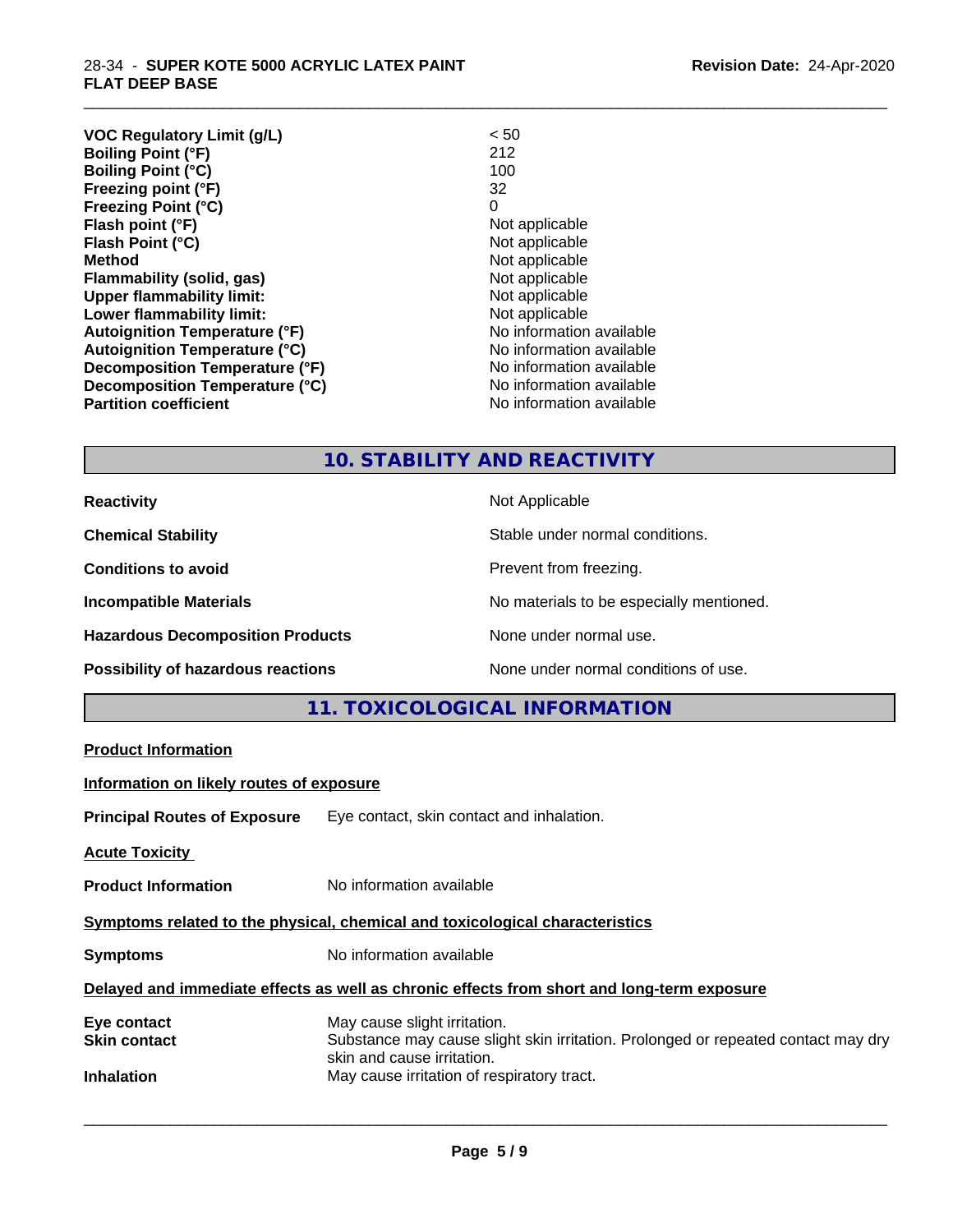| Ingestion                       | Ingestion may cause gastrointestinal irritation, nausea, vomiting and diarrhea. |
|---------------------------------|---------------------------------------------------------------------------------|
| <b>Sensitization</b>            | No information available                                                        |
| <b>Neurological Effects</b>     | No information available.                                                       |
| <b>Mutagenic Effects</b>        | No information available.                                                       |
| <b>Reproductive Effects</b>     | No information available.                                                       |
| <b>Developmental Effects</b>    | No information available.                                                       |
| <b>Target organ effects</b>     | No information available.                                                       |
| <b>STOT - single exposure</b>   | No information available.                                                       |
| <b>STOT - repeated exposure</b> | Causes damage to organs through prolonged or repeated exposure if inhaled.      |
| Other adverse effects           | No information available.                                                       |
| <b>Aspiration Hazard</b>        | No information available                                                        |

\_\_\_\_\_\_\_\_\_\_\_\_\_\_\_\_\_\_\_\_\_\_\_\_\_\_\_\_\_\_\_\_\_\_\_\_\_\_\_\_\_\_\_\_\_\_\_\_\_\_\_\_\_\_\_\_\_\_\_\_\_\_\_\_\_\_\_\_\_\_\_\_\_\_\_\_\_\_\_\_\_\_\_\_\_\_\_\_\_\_\_\_\_

#### **Numerical measures of toxicity**

**The following values are calculated based on chapter 3.1 of the GHS document**

| <b>ATEmix (oral)</b>   | 27048 mg/kg   |  |
|------------------------|---------------|--|
| <b>ATEmix (dermal)</b> | 1928755 mg/kg |  |

#### **Component Information**

| Chemical name                  | Oral LD50            | Dermal LD50            | Inhalation LC50 |
|--------------------------------|----------------------|------------------------|-----------------|
| Kaolin, calcined<br>92704-41-1 | $>$ 2000 mg/kg (Rat) |                        |                 |
| Titanium dioxide<br>13463-67-7 | > 10000 mg/kg (Rat)  |                        |                 |
| Propylene glycol<br>57-55-6    | $= 20$ g/kg (Rat)    | = 20800 mg/kg (Rabbit) |                 |

#### **Chronic Toxicity**

#### **Carcinogenicity**

*The information below indicateswhether each agency has listed any ingredient as a carcinogen:.*

| <b>Chemical name</b> | <b>IARC</b>         | <b>NTP</b>  | <b>OSHA</b> |
|----------------------|---------------------|-------------|-------------|
|                      | 2B - Possible Human |             | Listed      |
| Titanium dioxide     | Carcinoɑen          |             |             |
|                      | - Human Carcinogen  | Known Human | Listed      |
| Silica, crystalline  |                     | Carcinogen  |             |

• Crystalline Silica has been determined to be carcinogenic to humans by IARC (1) when in respirable form. Risk of cancer depends on duration and level of inhalation exposure to spray mist or dust from sanding the dried paint.

• Although IARC has classified titanium dioxide as possibly carcinogenic to humans (2B), their summary concludes: "No significant exposure to titanium dioxide is thought to occur during the use of products in which titanium dioxide is bound to other materials, such as paint."

#### **Legend**

IARC - International Agency for Research on Cancer NTP - National Toxicity Program OSHA - Occupational Safety & Health Administration

**12. ECOLOGICAL INFORMATION**

### **Ecotoxicity Effects**

The environmental impact of this product has not been fully investigated.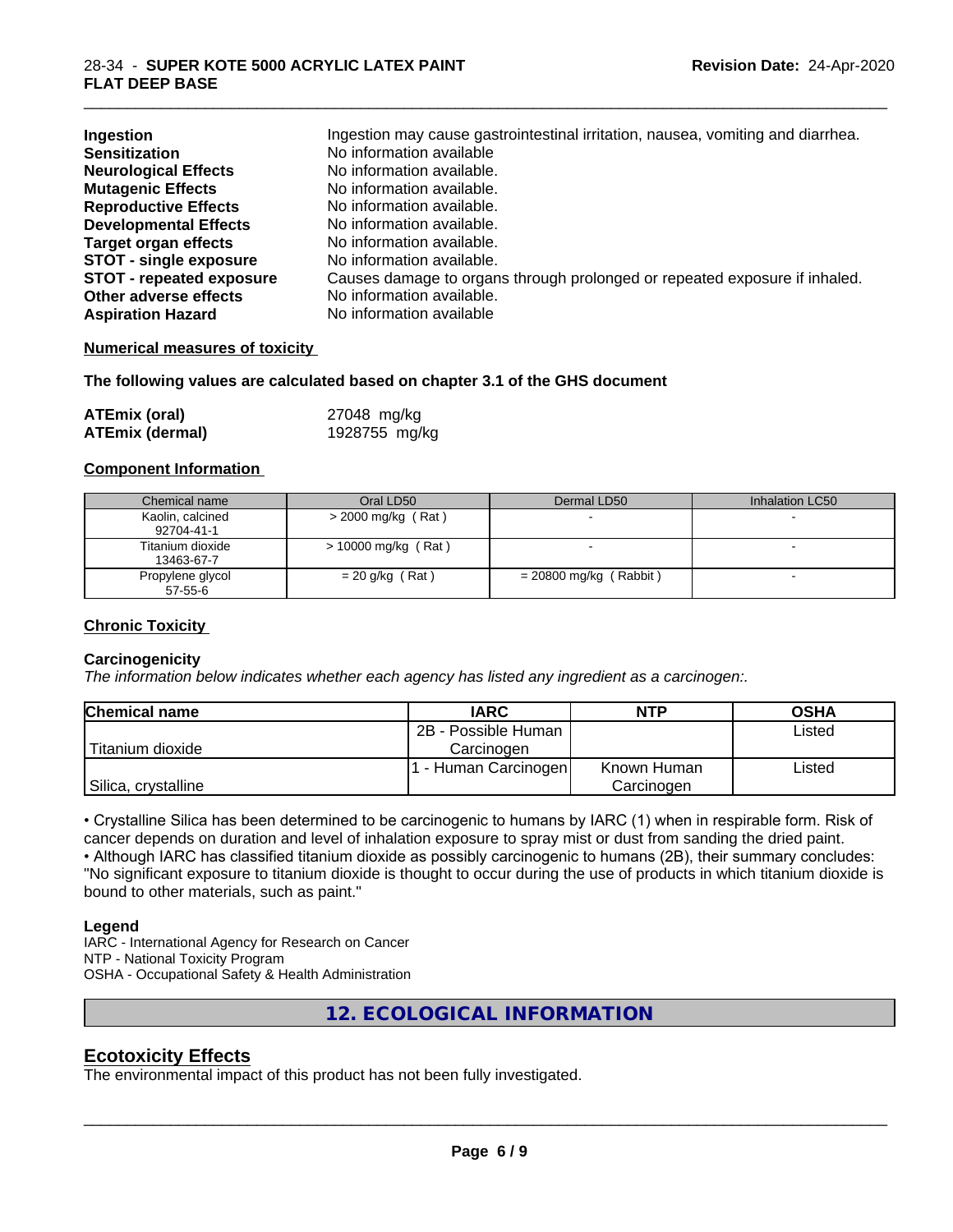#### **Product Information**

#### **Acute Toxicity to Fish**

No information available

**Acute Toxicity to Aquatic Invertebrates**

No information available

**Acute Toxicity to Aquatic Plants** No information available

## **Persistence / Degradability**

No information available.

#### **Bioaccumulation**

No information available.

#### **Mobility in Environmental Media**

No information available.

#### **Ozone**

No information available

#### **Component Information**

#### **Acute Toxicity to Fish**

Titanium dioxide  $LC50:$  > 1000 mg/L (Fathead Minnow - 96 hr.) Propylene glycol LC50: 710 mg/L (Fathead Minnow - 96 hr.)

#### **Acute Toxicity to Aquatic Invertebrates**

Propylene glycol EC50: > 10000 mg/L (Daphnia magna - 24 hr.)

#### **Acute Toxicity to Aquatic Plants**

No information available

## **13. DISPOSAL CONSIDERATIONS**

**Waste Disposal Method** Dispose of in accordance with federal, state, and local regulations. Local requirements may vary, consult your sanitation department or state-designated environmental protection agency for more disposal options.

 $\overline{\phantom{a}}$  ,  $\overline{\phantom{a}}$  ,  $\overline{\phantom{a}}$  ,  $\overline{\phantom{a}}$  ,  $\overline{\phantom{a}}$  ,  $\overline{\phantom{a}}$  ,  $\overline{\phantom{a}}$  ,  $\overline{\phantom{a}}$  ,  $\overline{\phantom{a}}$  ,  $\overline{\phantom{a}}$  ,  $\overline{\phantom{a}}$  ,  $\overline{\phantom{a}}$  ,  $\overline{\phantom{a}}$  ,  $\overline{\phantom{a}}$  ,  $\overline{\phantom{a}}$  ,  $\overline{\phantom{a}}$ 

\_\_\_\_\_\_\_\_\_\_\_\_\_\_\_\_\_\_\_\_\_\_\_\_\_\_\_\_\_\_\_\_\_\_\_\_\_\_\_\_\_\_\_\_\_\_\_\_\_\_\_\_\_\_\_\_\_\_\_\_\_\_\_\_\_\_\_\_\_\_\_\_\_\_\_\_\_\_\_\_\_\_\_\_\_\_\_\_\_\_\_\_\_

## **14. TRANSPORT INFORMATION**

**DOT** Not regulated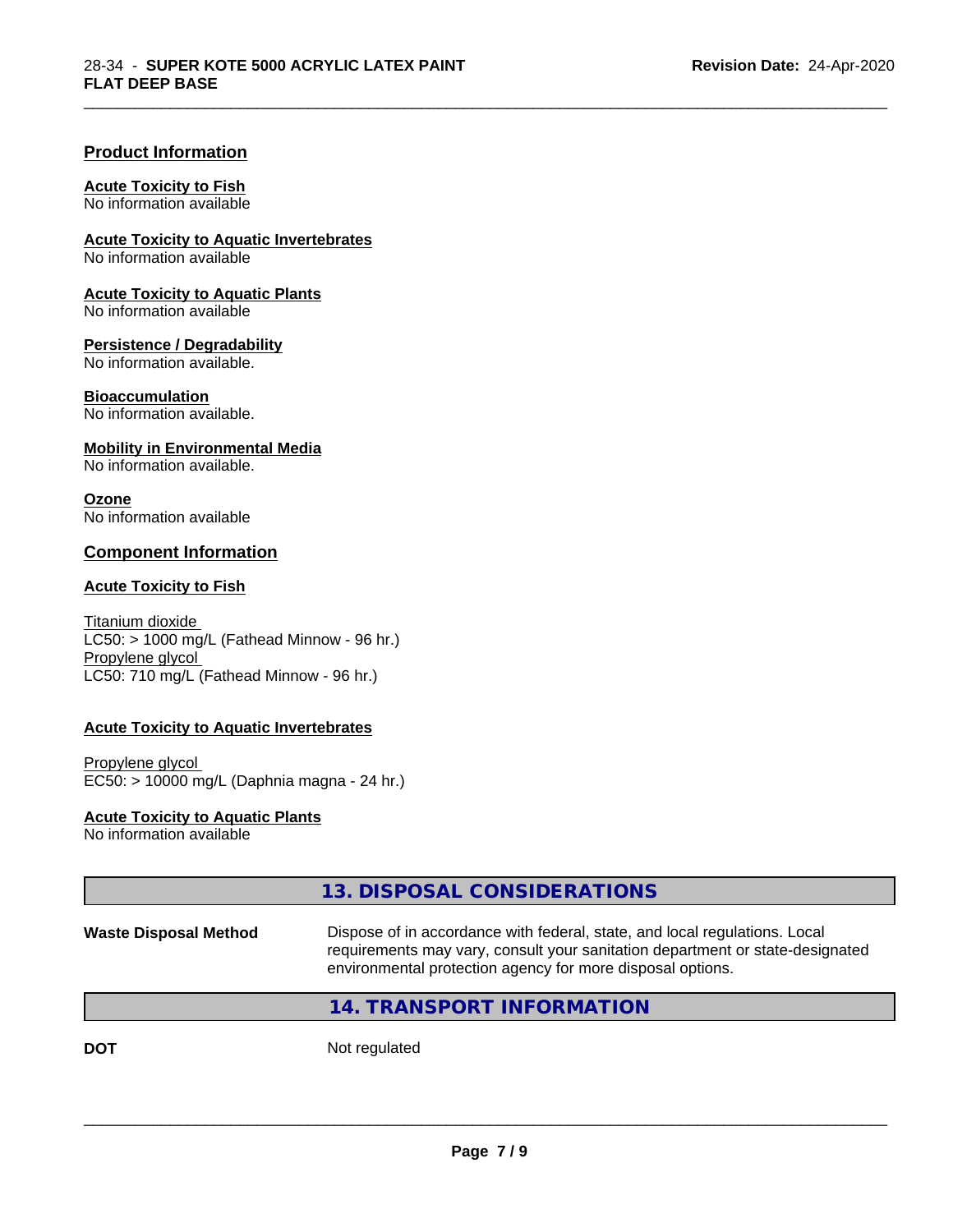| <b>ICAO/IATA</b> | Not regulated |
|------------------|---------------|
|------------------|---------------|

#### **IMDG / IMO** Not regulated

**15. REGULATORY INFORMATION**

\_\_\_\_\_\_\_\_\_\_\_\_\_\_\_\_\_\_\_\_\_\_\_\_\_\_\_\_\_\_\_\_\_\_\_\_\_\_\_\_\_\_\_\_\_\_\_\_\_\_\_\_\_\_\_\_\_\_\_\_\_\_\_\_\_\_\_\_\_\_\_\_\_\_\_\_\_\_\_\_\_\_\_\_\_\_\_\_\_\_\_\_\_

## **International Inventories**

| <b>TSCA: United States</b> | Yes - All components are listed or exempt. |
|----------------------------|--------------------------------------------|
| <b>DSL: Canada</b>         | Yes - All components are listed or exempt. |

#### **Federal Regulations**

#### **SARA 311/312 hazardous categorization**

| Acute health hazard               | N٥  |
|-----------------------------------|-----|
| Chronic Health Hazard             | Yes |
| Fire hazard                       | Nο  |
| Sudden release of pressure hazard | Nο  |
| Reactive Hazard                   | N٥  |

#### **SARA 313**

Section 313 of Title III of the Superfund Amendments and Reauthorization Act of 1986 (SARA). This product contains a chemical or chemicals which are subject to the reporting requirements of the Act and Title 40 of the Code of Federal Regulations, Part 372:

*None*

#### **Clean Air Act,Section 112 Hazardous Air Pollutants (HAPs) (see 40 CFR 61)**

This product contains the following HAPs:

*None*

### **US State Regulations**

#### **California Proposition 65**

**A** WARNING: Cancer and Reproductive Harm– www.P65warnings.ca.gov

#### **State Right-to-Know**

| <b>Chemical name</b>  | <b>Massachusetts</b> | New<br>. Jersev | Pennsylvania |
|-----------------------|----------------------|-----------------|--------------|
| Limestone             |                      |                 |              |
| Titanium dioxide      |                      |                 |              |
| Silica<br>crystalline |                      |                 |              |

#### **Legend**

X - Listed